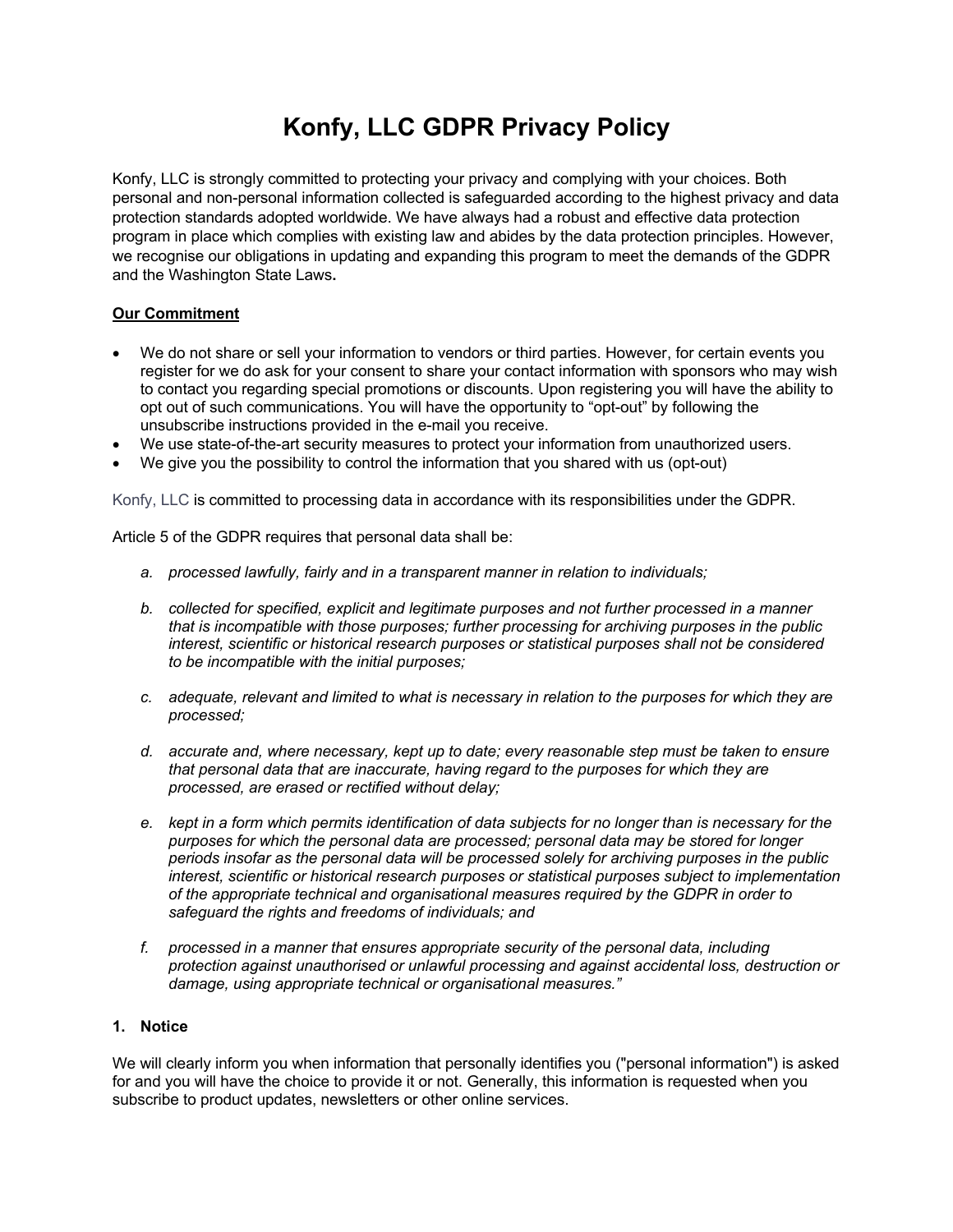## **2. Usage**

We use your personal information for the following purposes:

- To send email to confirm your registration
- To provide you information that will allow you to use our services
- To alert you of software upgrades, updates, discounts or other services
- To evaluate you CFP submission
- To respond to your comments, questions and requests and provide customer service.

We collect your email when you register for an event in order to send you informational communications about the event such as their purpose and the best use you can make of them. We also collect your email to send you our promotional offers.

We may also collect your name, language, currency, operating system, document searched and country information for a better experience with Konfy, LLC products/services.

When you place your order with us, we collect your email and your phone number in order to contact you in case these emails bounce back because of a typo in your email address and if we cannot figure out what the correct email address is.

We also contact the phone number that is provided if we suspect that the cardholder's credit card information has been compromised, i.e used in a fraudulent way.

We also use our clients' email in order to notify of the release of updated versions of the software, new services or promotional offers.

## **3. Consent**

When you provide your personal information, you consent that it can be used for the above purposes and that Konfy, LLC is an authorized holder of such information. If you choose not to register or provide personal information, you can still use our website but you will not be able to receive additional services or access certain areas that require registration. When you activate your account, you are providing your consent to occasionally receive information from us. In each communication from us you will have the opportunity to unsubscribe from further communications; alternatively, you may contact us to express your choices at the address provided at the bottom of this page.

## **4. Access to your information**

You are entitled to review the personal information you have provided us and ensure that it is accurate and current at all times. To review or update this information simply enter in the [SPECIFY] area or request that we send you this information.

## **5. Security of information**

Konfy, LLC is strongly committed to protecting your information and ensuring that your choices are honored. We have taken strong security measures to protect your data from loss, misuse, unauthorized access, disclosure, alteration, or destruction. All sensitive data is stored behind multiple firewalls on secure servers with restricted employee access.

We guarantee that all e-commerce transactions follow the latest security measures and use the best available technologies. Secure Sockets Layer (SSL) technology is employed when you place online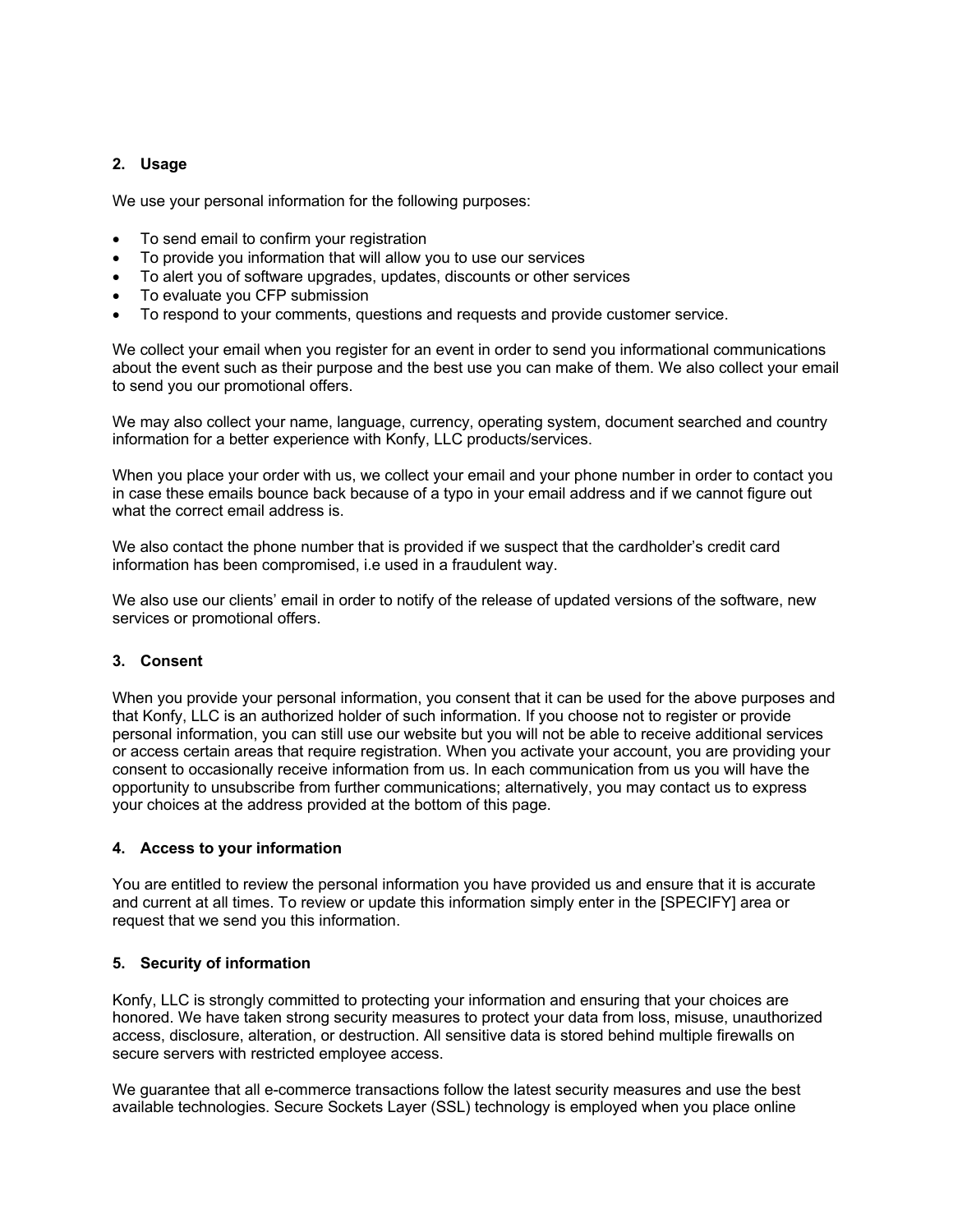orders or transmit sensitive information. SSL is one of the safest methods of passing information over the Internet.

## **6. Retention of information**

We retain information as long as it is necessary to provide the services requested by you and others, subject to any legal obligations to further retain such information. Information associated with your account will generally be kept until it is no longer necessary to provide the services or until you ask us to delete it or your account is deleted whichever comes first. Additionally, we may retain information from deleted accounts to comply with the law, prevent fraud, resolve disputes, troubleshoot problems, assist with investigations, enforce the Terms of Use, and take other actions permitted by law. The information we retain will be handled in accordance with this Privacy Policy. Finally, your data could also be stored for sales statistical purposes.

## **7. EU and EEA Users' Rights**

If you are habitually located in the European Union or European Economic Area, you have the right to access, rectify, download or erase your information, as well as the right to restrict and object to certain processing of your information. While some of these rights apply generally, certain rights apply only in certain limited circumstances. We describe these rights below:

*You have the right to access your personal data and, if necessary, have it amended or deleted or restricted. In certain instances, you may have the right to the portability of your data. You can also ask us to not send marketing communications and not to use your personal data when we carry out profiling for direct marketing purposes. You can opt out of receiving email newsletters and other marketing communications by following the opt-out instructions provided to you in those emails. Transactional account messages will be unaffected if you opt-out from marketing communications.*

## **8. What we do with the Information you share**

Your information is never shared outside the company without your permission. Inside the company, data is stored behind multiple firewalls on secure servers with restricted user access.

When you register to our website, you are asked to provide your contact information, including a valid email address. We use this information to send you updates about Konfy, LLC order confirmations and information about our services. When you order from us, we ask for your credit card number and billing address. We use this information only to bill you for the product(s) you ordered at that time.

We may on occasion require the help of other companies to provide limited services on our behalf, such as packaging, shipping and delivery, customer support and processing event registrations. We will only provide such companies with the information required for them to perform these services; these service providers are bound by strict privacy policies and are prohibited from using your information for any other purpose.

In very rare instances Konfy, LLC may disclose your personal information, without notice, only if required to do so by law or in the good faith belief that such action is necessary to: (a) conform to the edicts of the law or comply with legal process served on Konfy, LLC or the site; (b) protect and defend the rights or property of Konfy, LLC and its family of websites and properties; and (c) act in urgent circumstances to protect the personal safety of users of Konfy, LLC, its websites, or the public.

## **9. How to opt-out**